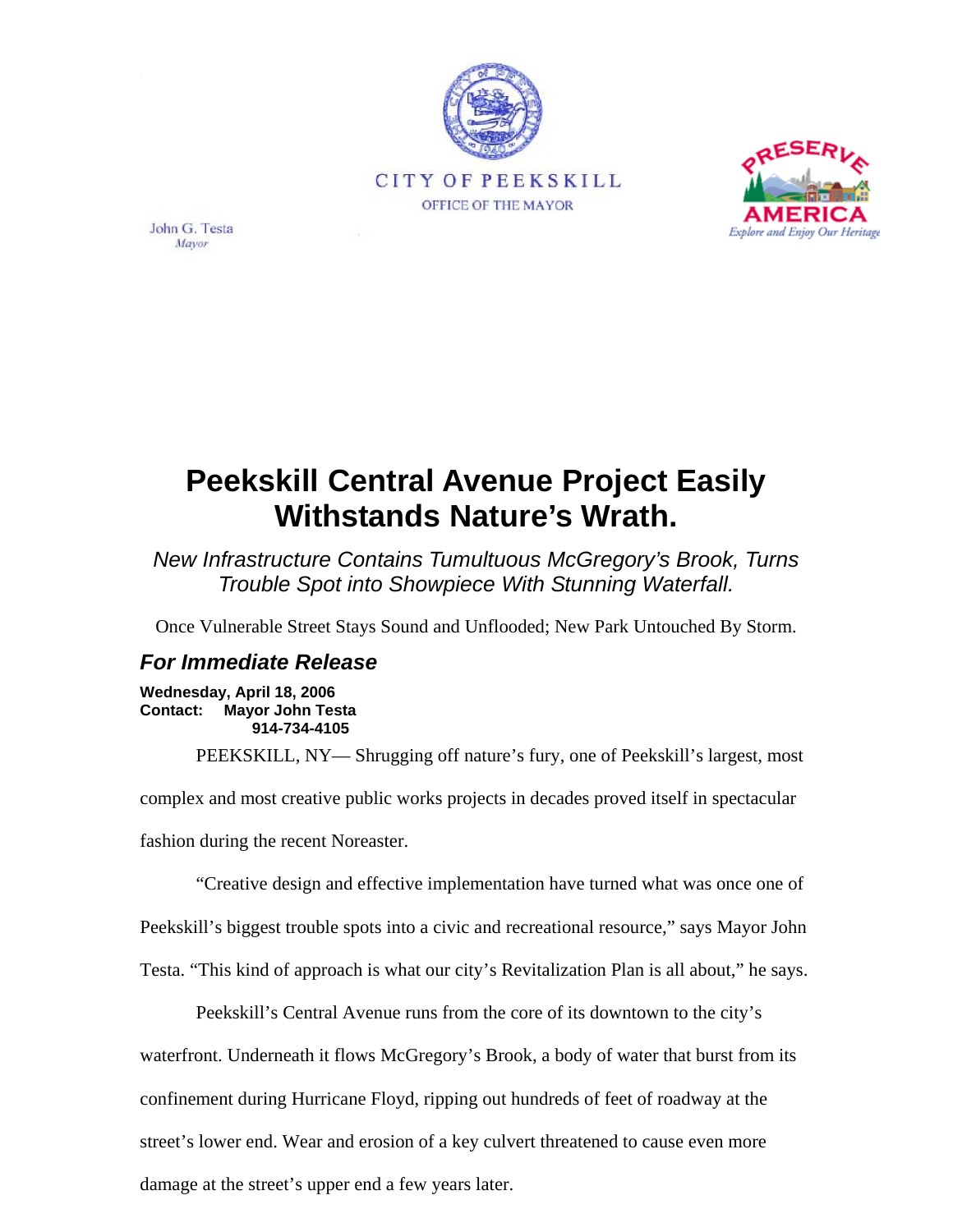Repairing Central Avenue proved a significant challenge—one of the city's Department of Public Works met with enthusiasm and creativity. A special rectangular culvert was used at the street's lower end to avoid costly disturbance of utilities.

An even more innovative approach was followed at the street's upper end, where, instead of just replacing a galvanized pipe that had outlived its useful life, director of city services, department of public works David Greener took advantage of the situation to enlarge one parking lot, create another, unearth a once-buried McGregory's Brook for more than 200 feet, fashion a new home for the city's Garden Club, develop the site for the new Patriot's Park, and create a spectacular new 30 foot waterfall.

Best of all, most of the \$2 million-plus project's cost was paid for by the Federal Emergency Management Agency (FEMA) because much of the damage was done by the extraordinarily heavy rains that took place in April, 2005 and because significant flood control improvement was achieved by the effort.

When a fire company was located at Central Avenue's base, its members were known as the Dock Rats, in part because of the frequency with which they were flooded out. Even with the extreme rains of the past few days, there was no significant flooding at Central Avenue's base. And despite a near explosive flow of water the re-opened segment of McGregory's Brook and the new waterfall withstood the torrent without incurring any damage at all.

FEMA normally only pays for projects that directly replicate what already existed. But Greener was able to persuade the agency that relocating the brook added to the community's safety and to the durability of the reconstruction itself. Top-quality high-pressure concrete conduits close to a foot thick were used to hold the brook—a huge

2